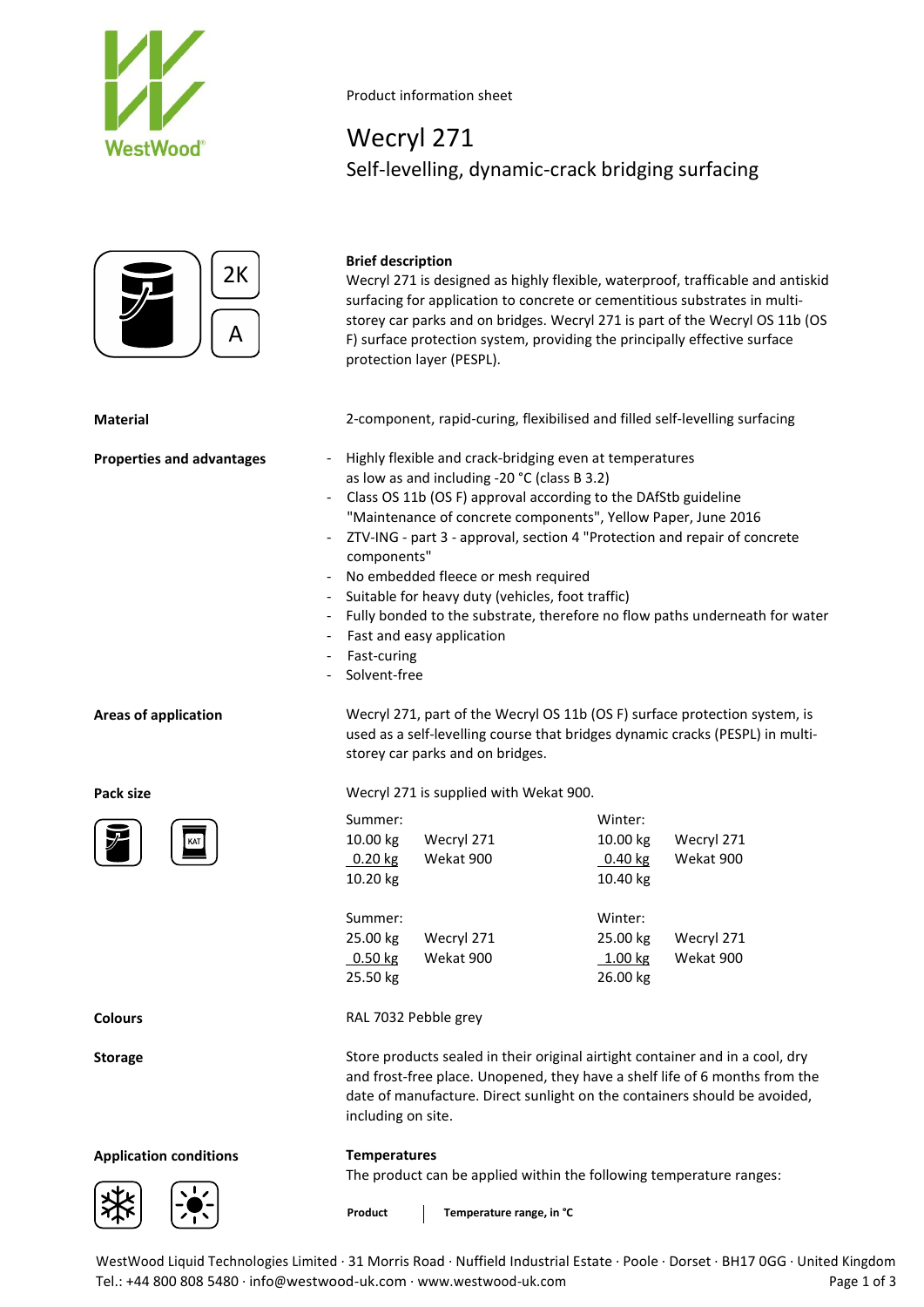

Product information sheet

# Wecryl 271 Self-levelling, dynamic-crack bridging surfacing

|            | Air           | Substrate*    | Material      |
|------------|---------------|---------------|---------------|
| Wecryl 271 | $-5$ to $+35$ | $+3$ to $+40$ | $+3$ to $+30$ |

\* The substrate temperature must be at least 3 °C above the dew point during application and curing.

#### **Humidity and moisture**

The relative humidity must be  $\leq$  90 %.

The surface to be coated must be dry.

The surface must be protected from moisture until the coating has hardened.

| Wecryl 271           | 23 °C          |  |  |  |
|----------------------|----------------|--|--|--|
| Pot life             | approx. 15 min |  |  |  |
| Rainproof            | approx. 30 min |  |  |  |
| Walkable/overlayable | approx. 1 h    |  |  |  |
| <b>Fully cured</b>   | approx. 3 h    |  |  |  |
|                      |                |  |  |  |

Higher temperatures or greater proportions of catalyst will shorten reaction times, while lower temperatures and smaller proportions of catalyst will extend reaction times.

The following table shows the recommended amount of catalyst in relation to the temperature-dependent curing reaction.

| Product | Substrate temperature in $^{\circ}$ C; required amounts of catalyst in % w/w (guide) |                          |    |     |       |       |       |       |     |       |       |     |
|---------|--------------------------------------------------------------------------------------|--------------------------|----|-----|-------|-------|-------|-------|-----|-------|-------|-----|
|         | $-10$                                                                                |                          |    | +5  | $+10$ | $+15$ | $+20$ | $+25$ | +30 | $+35$ | $+40$ | +45 |
| Wecryl  |                                                                                      |                          |    |     |       |       |       |       |     |       |       |     |
| 271     | -                                                                                    | $\overline{\phantom{a}}$ | 5% | 4 % | 4%    | 3%    | 2%    | 1.5%  | 1%  | 1%    | 1%    |     |

### **Consumption rates** 2.





| kg/m<br>∍ |  |
|-----------|--|
|-----------|--|

**Technical data** Density of mixture (23 °C): approx. 0.96 g/cm<sup>3</sup>

#### **Product application Application equipment / tools**

- For mixing the product:
- Twin-paddle stirrer

For applying the product:

- Float with triangular teeth (notch pattern 78)
- Spiked roller, metal

### **Substrate to be coated**

Apply the waterproofing resin to the cured WestWood primer.



#### **Mixing**

First stir the pigmented Wecryl 271 resin thoroughly.

WestWood Liquid Technologies Limited · 31 Morris Road · Nuffield Industrial Estate · Poole · Dorset · BH17 0GG · United Kingdom Tel.: +44 800 808 5480 · info@westwood-uk.com · www.westwood-uk.com **Page 2 of 3** Page 2 of 3

### **Reaction times**